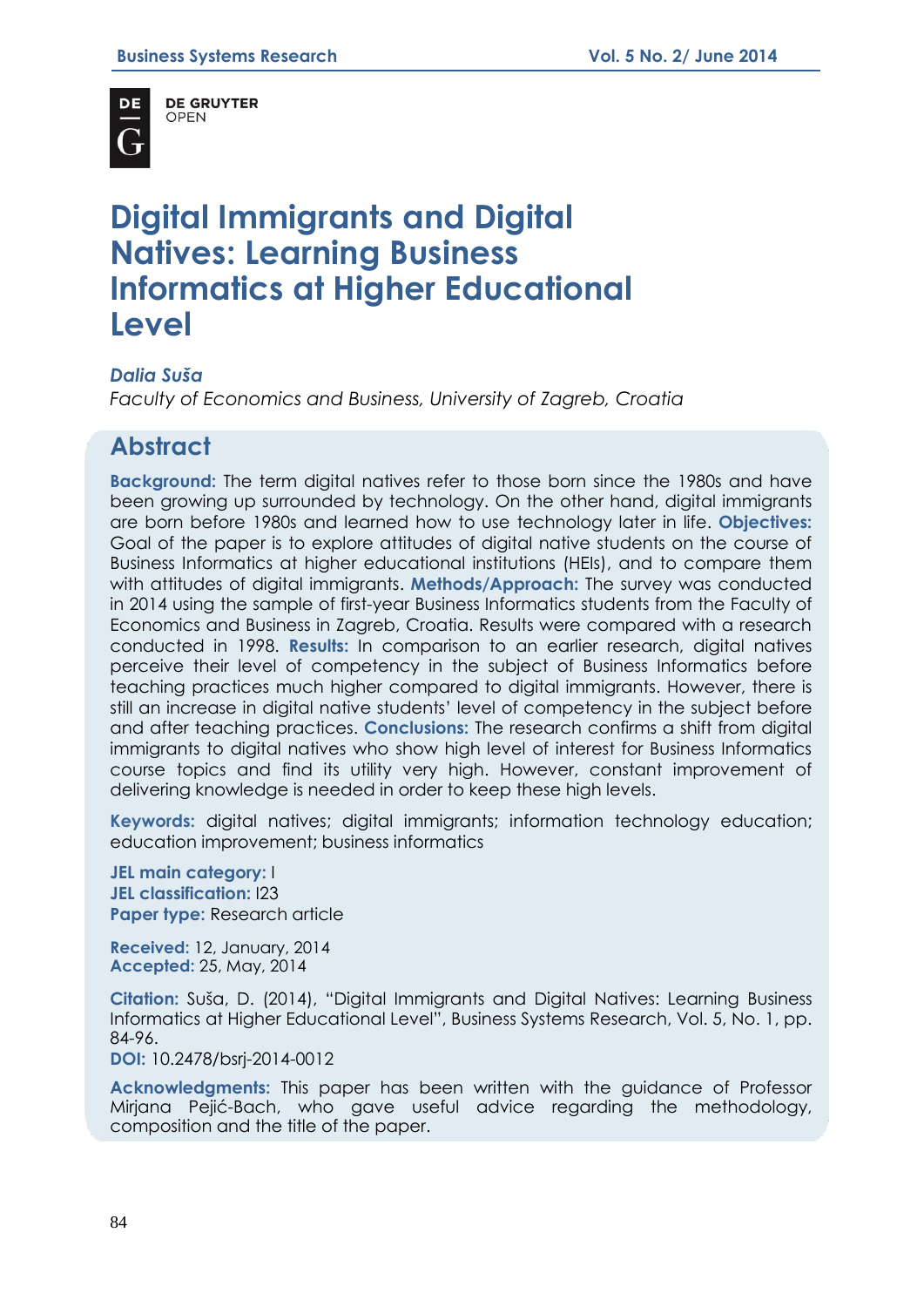### **Introduction**

In 2001 Prensky invented the terms digital natives, referring to students born in the environment full of technology, and digital immigrants referring to those who learned how to use technology later in their lives. He describes modern students saying that nowadays students are "native speakers of the digital language" (Prensky, 2001, pp. 1). Although Prensky is not specific about the timing, some authors claim that students born after 80s' can be considered as a new generation (Palfrey & Gasser, 2008; Tapscott, 2008; Salajan et al., 2010), and those born before 80s' as digital immigrants (Salajan et. al, 2010; Margaryan et al., 2011). However, Joiner et al (2013) argue that one cannot simply talk about digital natives as a single generational group, rather than two generations; first being those born after 1980, and the second one including those born after 1993. Some authors go even further, naming those born after 1993 Google generation (Rowlands et al., 2008; Gunter et al., 2009; Boukacem-Zeghmouri & Schöpfel, 2013), i-Generation (Rosen, 2010) , Homo Zappiens (Veen, 2003; Veen & Vrakking, 2006) or Screenagers (Rushkoff, 2006, Yoon et al., 2013).

Regarding the digital natives' attitudes towards learning, Prensky (2001, pp. 1) claims that modern students have "changed radically" and that existing educational system is no longer suitable for them. Prensky (2010, pp. 19) argues that teachers as digital immigrants "are failing to deliver what students need in the ways they need it". This claim could be especially dangerous in case of ICT courses, since teachers need to deal with increasing power of technology; they also need to find the ways to teach ICT skills to digital native students enrolling universities. On the other hand, as it is assumed that we are referring to students who were born surrounded by technology, a question about the content, the approach and the way of teaching of the ICT courses could be raised. Additionally, some authors researched the existence and learning attitudes of digital natives (e.g. Jones et al., 2008; Ng, 2012) while others argue against the digital immigrants-digital natives gap and the existence of the specific new global generation in form of digital natives who have different learning needs (e.g. Guo et al., 2008; Waycott, 2010; Margaryan et al., 2011; Thompson, 2013).

Course of Business Informatics is taught at business colleges and/or universities, with different names covering similar subject taught (e.g. Business Information Systems, Management Information Systems, Information Technology). At the Faculty of Economics and Business in Zagreb, Croatia, the course of Business Informatics has been taught for more than 40 years (since 70s').

For continuous quality improvement of teaching business informatics it is important to receive students' feedback in order to improve the quality of courses and teachers' approach to the given topics. Course coordinators regularly conduct surveys in order to improve Business Informatics teaching practice. The results of one of the surveys conducted in the academic year 1997/1998 and carried out in May 1998 were published (Pejić Bach et al., 1999) in order to increase the visibility of the continuous improvement of the quality of teaching among the experts and other professors at HEIs in Croatia.

Considering the shift among two generations between digital immigrant students to digital native students since the 1998 publication, new researches were conducted in order to measure and track the results, and compare the results among those two groups of students. Therefore, the purpose of this paper is to compare the 1998 research to the one conducted in 2014 and to see if there is any differences and how the technology affected generations and teaching process since 1998. In this paper we refer to the students participating in the survey in 1998 as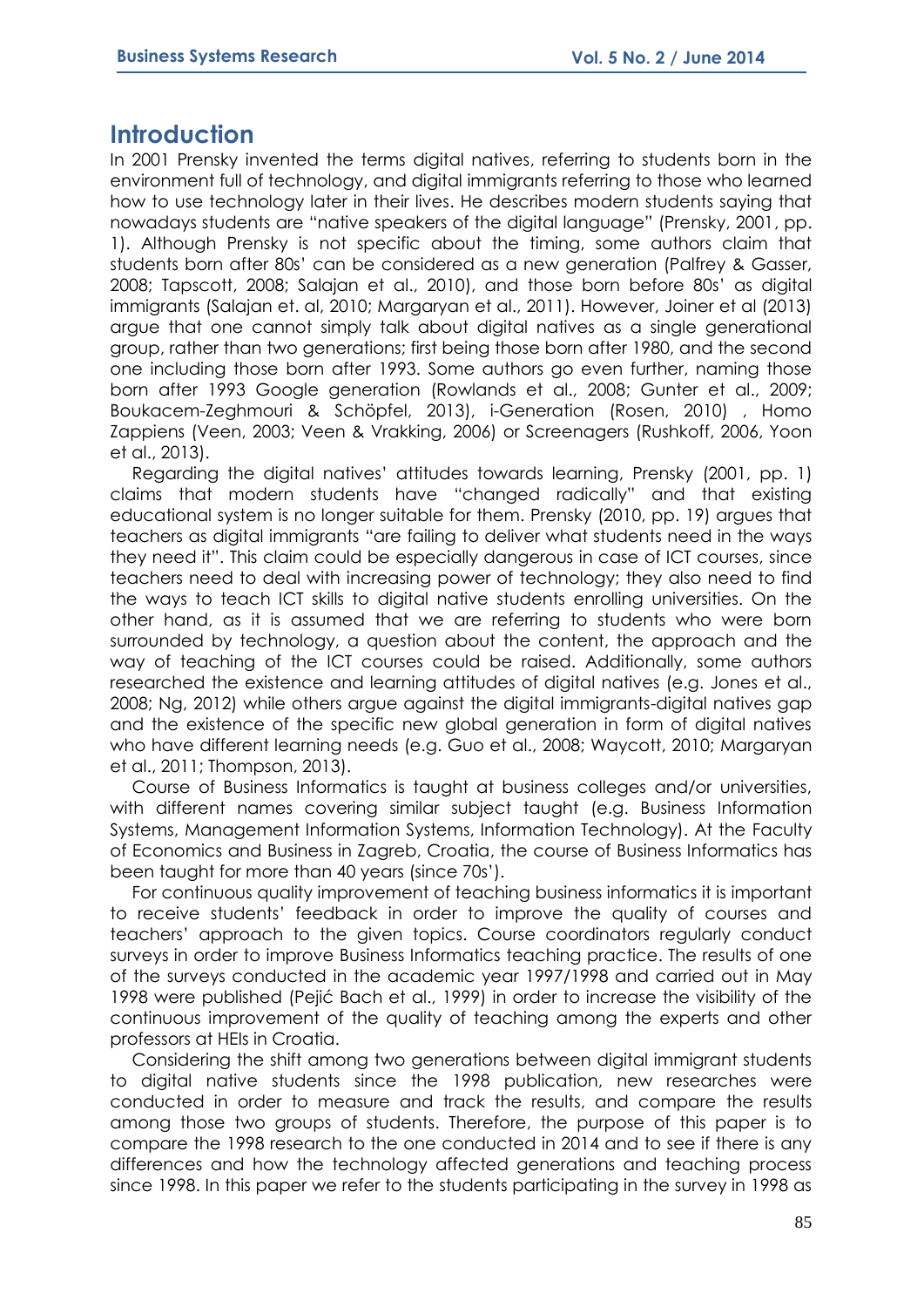digital immigrants, and to the students participating in the survey in 2014 as digital natives. Therefore, in this paper, results of the 2014 research (digital native students) will be analysed and presented as well as compared to the 1998 research (digital immigrants). In order to meet the objectives of this paper, there were four research questions defined:

- o RQ1 Are there significant differences in level of competences in the subject before the Business Informatics teaching practices between the 1998 and 2014 research results?
- o RQ2 Are there significant differences in level of competences in the subject before and after the Business Informatics teaching practices to digital natives?
- o RQ3 What is the digital natives' level of interest towards Business Informatics course topics?
- o RQ4 What is the opinion of digital natives to the Business Informatics course according to its utility? Do they perceive the utility of the course?

Paper is outlined as followed. After the introduction part of the paper, methodology of the research and data collecting are given in the second part of this paper. Results are presented in the third part. In the fourth part of the paper a brief discussion is given followed by answers to the research questions and the conclusion as the final, fifth part of this paper.

# **Background**

Back in 1998, the Business Informatics course had some similarities and some differences with the current one, in 2014. According to Pejić Bach et al. (1999) and Bosilj Vukšić et al. (1999) in 1998 Business Informatics course was brought to the students on a weekly basis, every week there was two-hour lectures and two-hour teaching practices. Each students' lecture group was divided into two smaller ones for the teaching practices, about 35 students per group. Because of the lack of the available computers, students were supposed to work in pairs during the teaching practice. Professors of the department regularly publish books with exercises that are used at the classes (Kardum et al., 2000; Pejic-Bach et al., 2004; Knezevic et al., 2006; Bosilj Vukšić et al., 2009).

Nowadays, the first-year Business Informatics course at the Faculty of Economics and Business in Zagreb also consists of two parts, one being theoretical lectures carried out by the professors and the other being teaching practices carried out by the teaching assistants with the help of Departments' senior student assistants. Both parts of the Business Informatics course are performed simultaneously during the semester, each once a week by two-hour session. Unfortunately, constraints in form of the number of available computers and the classroom size still exist, so students lecture sections are being divided into smaller ones for the teaching practices where students work in pairs.

As far as the curriculum is concerned, significant changes have been made since 1998. For example, in 1998 teaching practices had 4 teaching goals on how to use: (1) word processor, (2) spreadsheets, (3) Internet and e-mail and (4) search engines. Students were learning "by example" with each class being organized around solving a specific business problem. (Pejić Bach et al., 1999) In the academic year 2013/2014, Business Informatics teaching practice included 7 teaching fields: (1) computer fundamentals, (2) word processing, (3) public presentations, (4) spreadsheets, (5) Internet services in business, (6) desktop publishing and (7) business Web sites. Additionally, for the first time, in academic year 2013/2014, students were taught how to use Google drive tools. Students still learn "by example", but since 1998 exercises became more complex and difficult so students can achieve more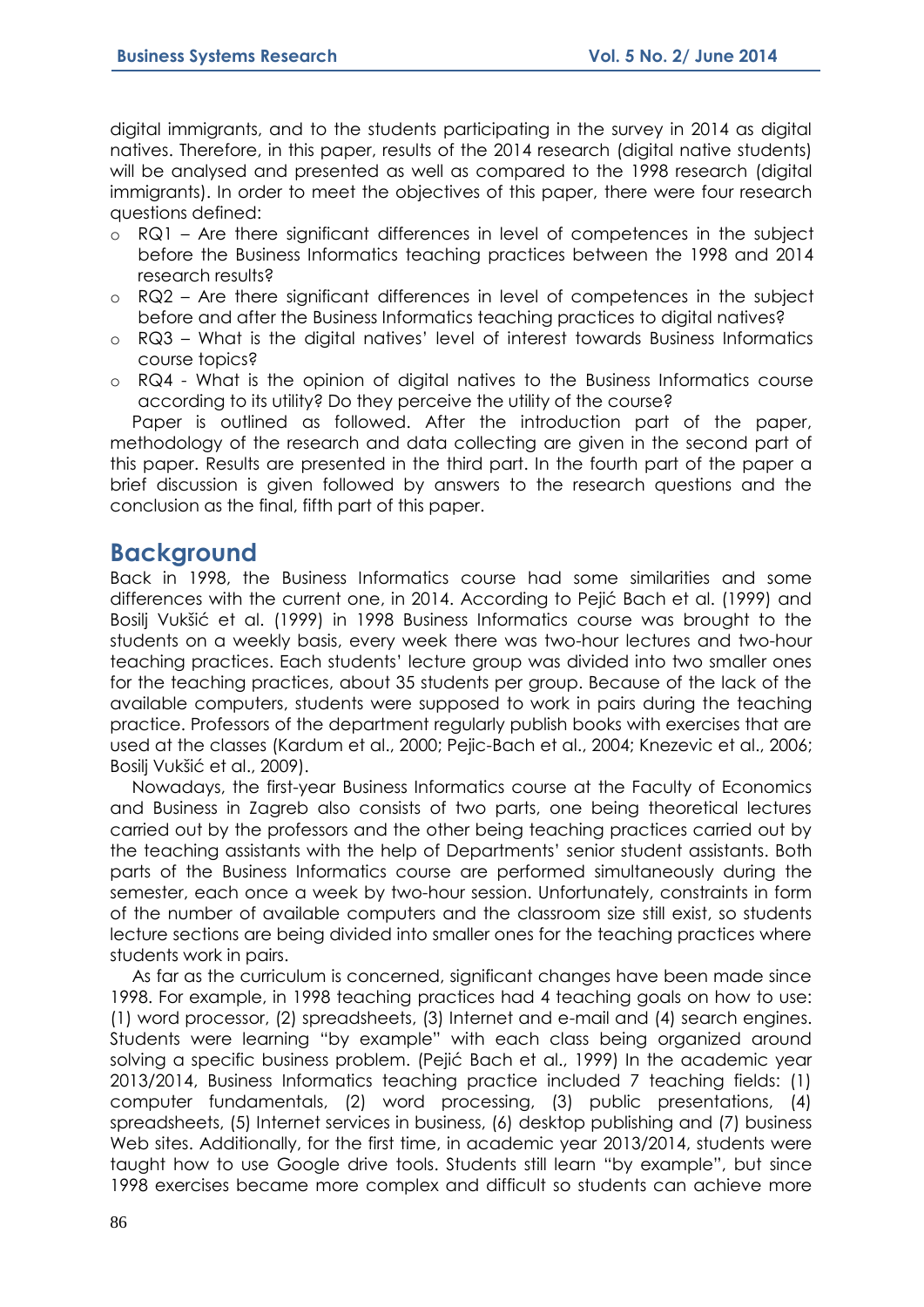advanced level of knowledge after finishing the course. At the end of the course, in order to be able to take theoretical exam, students are supposed to show their achieved level of competency in the subject by taking a practical exam consisted of a series of related business problems. Such test is performed on computers.

The 2014 surveyed students may be considered as a second generation of digital natives, since most of them were born in 1994 or in 1995. On the other hand, students surveyed in 1998 research were most likely born in 1979 or 1980, so they can be considered as digital immigrants.

### **Methodology**

In order to full-fill the goals of the paper, and to track changes since the research conducted in 1998, and for the purpose of this research, a survey has been conducted in January 2014 at the Department of Informatics, Faculty of Economics and Business, University of Zagreb. The survey has been designed and implemented at the initiative of the Department of Informatics as part of their constant effort to improve the quality of curriculum and Business Informatics teaching practices.

The 1998 survey was carried out in May 1998 on the sample of 636 first-year students enrolled in the Business Informatics course. The survey was carried out by the teaching assistants during the class, at the end of the year. The 1998 research was oriented towards students' previous knowledge of IT and its increase after the course, utility of the teaching practice, what students like and dislike and would add to the teaching practice. (Pejić Bach et al., 1999)

Similarly, the 2014 survey was carried out by teaching assistants during the class in the last week of lectures on a sample of 492 first-year students of the Business Informatics course. It consisted of a 22 questions, of which 6 of them were open-end questions regarding the advantages and disadvantages of the theoretical lectures and teaching practices and possible improvement suggestions. Furthermore, there were 7 Likert-scale questions regarding students' self evaluation of the level of knowledge and competencies in the subject before and after the course, course utility and the level of interest for the Business Informatics course topics. For the purpose of this paper, only the results related to the teaching practice were taken into account. The means, standard deviations and frequencies have been calculated for the Likert-scale statements.

# **Results**

# *Differences in level of competency between digital natives and digital immigrants before participating in the course*

First research question is concentrated on the students' self evaluation of the level of overall competency in the subject before they had any Business Informatics teaching practice at the first year of their studies. The question was: "How would you evaluate your level of competency in the subject before any Business Informatics teaching practice, on a scale of 1 to 5, with 1 being "No knowledge" and 5 being "Excellent knowledge"?". Table 1 presents comparative results from the 1998 and 2014 researches.

Digital natives in 2014 evaluate their level of overall competency in the subject significantly higher than digital immigrants in 1998 (Table 1). In 2014 most of the digital natives evaluate their knowledge really high, with 32.52% being excellent and 43.29% being very good. On the contrary, digital immigrants in 1998 evaluated their level of overall competency in the subject much lower; as 30.97% of the surveyed students answered they had only some level of overall competency in the subject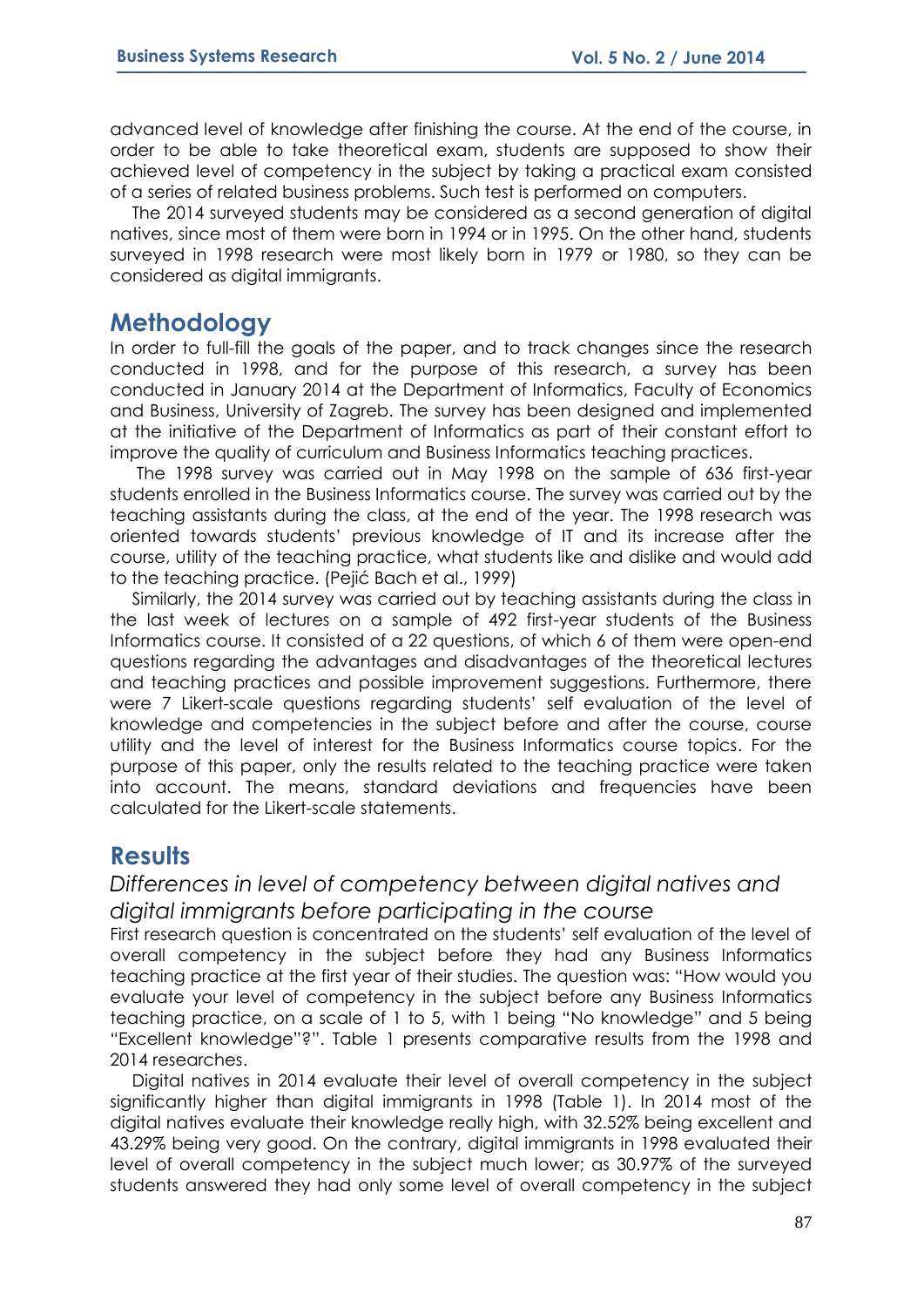before the Business Informatics teaching practice. Chi-square test revealed that the difference between the students' level of overall competency in the subject before the Business Informatics teaching practices in 1998 (digital immigrants) and in 2014 (digital natives) is statistically significant at  $1\%$  ( $\chi^2$ =75.327, p-value=0.000).

*Table 1*

Students' level of overall competency in the subject before participating in the course of Business Informatics in 1998 and in 2014

| Level of competency in the subject<br>before participating the course | 1998 (%) | 2014(%) | Chi-square<br>(p-value) |
|-----------------------------------------------------------------------|----------|---------|-------------------------|
| <b>Excellent</b>                                                      | 5.19%    | 32.52%  | 75.327                  |
| Very good                                                             | 15.88%   | 43.29%  | $(0.000*)$              |
| Good                                                                  | 25.63%   | 19.92%  |                         |
| Some                                                                  | 30.97%   | 3.66%   |                         |
| <b>None</b>                                                           | 20.91%   | 0.61%   |                         |
| No response                                                           | 1.42%    | 0.00%   |                         |
| <b>Total</b>                                                          | 100.00%  | 100.00% |                         |

Source: Pejić Bach et al. (1999); Authors' survey (2014) Note: \*statistically significant at 1% level

If the collected data about the level of competency in the subject before any Business Informatics teaching practice is observed by the teaching fields, it is obvious that the trend showed by the digital immigrants in 1998 still exists in 2014. Surveyed students evaluate their level of competency higher when it comes to the operating system teaching field or word processor teaching field, while the level is lower in case of spreadsheets teaching field and Internet teaching field, but with significantly higher levels evaluated by digital natives in 2014 than digital immigrants in 1998. Chisquare test revealed that the difference between the students' level of competency in the subject before the Business Informatics teaching practices between digital immigrants in 1998 and digital natives in 2014 is statistically significant at 1% for all observed teaching fields (for operating system  $\chi^2$ =51.899, p-value=0.000; for word processor  $\chi^2$ =50.293, p-value=0.000; for spreadsheets  $\chi^2$ =38.135, p-value<0.000 and for Internet  $\chi^2$ =65.933, p-value=0.000).

#### *Table 2*

| COUSE OF DUSILICSS ITIOITIQUES IT T770 UHQ IIT Z014 IIT UIHCICHT IICIUS |         |                                   |                              |          |                           |            |                        |          |
|-------------------------------------------------------------------------|---------|-----------------------------------|------------------------------|----------|---------------------------|------------|------------------------|----------|
| Level of<br>competency in                                               |         | <b>Operating</b><br>system $(\%)$ | <b>Word processor</b><br>(%) |          | <b>Spreadsheet</b><br>(%) |            | <b>Internet</b><br>(%) |          |
| the subject                                                             | 1998    | 2014                              | 1998                         | 2014     | 1998                      | 2014       | 1998                   | 2014     |
| Excellent (5)                                                           | 15.09%  | 53.46%                            | 13.21%                       | 43.50%   | 8.81%                     | 20.53%     | 9.28%                  | 22.76%   |
| Very good (4)                                                           | 22.01%  | 27.44%                            | 22.33%                       | 36.79%   | 18.40%                    | 32.93%     | 9.91%                  | 34.76%   |
| Good(3)                                                                 | 22.48%  | 4.23%                             | 22.80%                       | 14.43%   | 20.60%                    | 32.72%     | 13.36%                 | 28.05%   |
| Some $(2)$                                                              | 25.63%  | 3.66%                             | 24.84%                       | 4.47%    | 22.17%                    | 11.18%     | 18.87%                 | 10.98%   |
| None $(1)$                                                              | 14.78%  | .22%                              | 16.82%                       | 0.81%    | 30.03%                    | 2.64%      | 47.96%                 | 3.46%    |
| No response                                                             | 0.00%   | 0.00%                             | 0.00%                        | 0.00%    | 0.00%                     | 0.00%      | 0.63%                  | 0.00%    |
| Total                                                                   | 100.00% | 100.00%                           | 100.00%                      | 00.00%   | 100.00%                   | 100.00%    | 100.00%                | 100.00%  |
| Chi-square                                                              |         | 51.899                            |                              | 50.293   |                           | 38.135     |                        | 65.933   |
| p-value                                                                 |         | $0.000*$                          |                              | $0.000*$ |                           | $< 0.001*$ |                        | $0.000*$ |

Students' level of overall competency in the subject before participating in the course of Business Informatics in 1998 and in 2014 in different fields

Source: Pejić Bach et al. (1999); Authors' survey (2014) Note: \*statistically significant at 1% level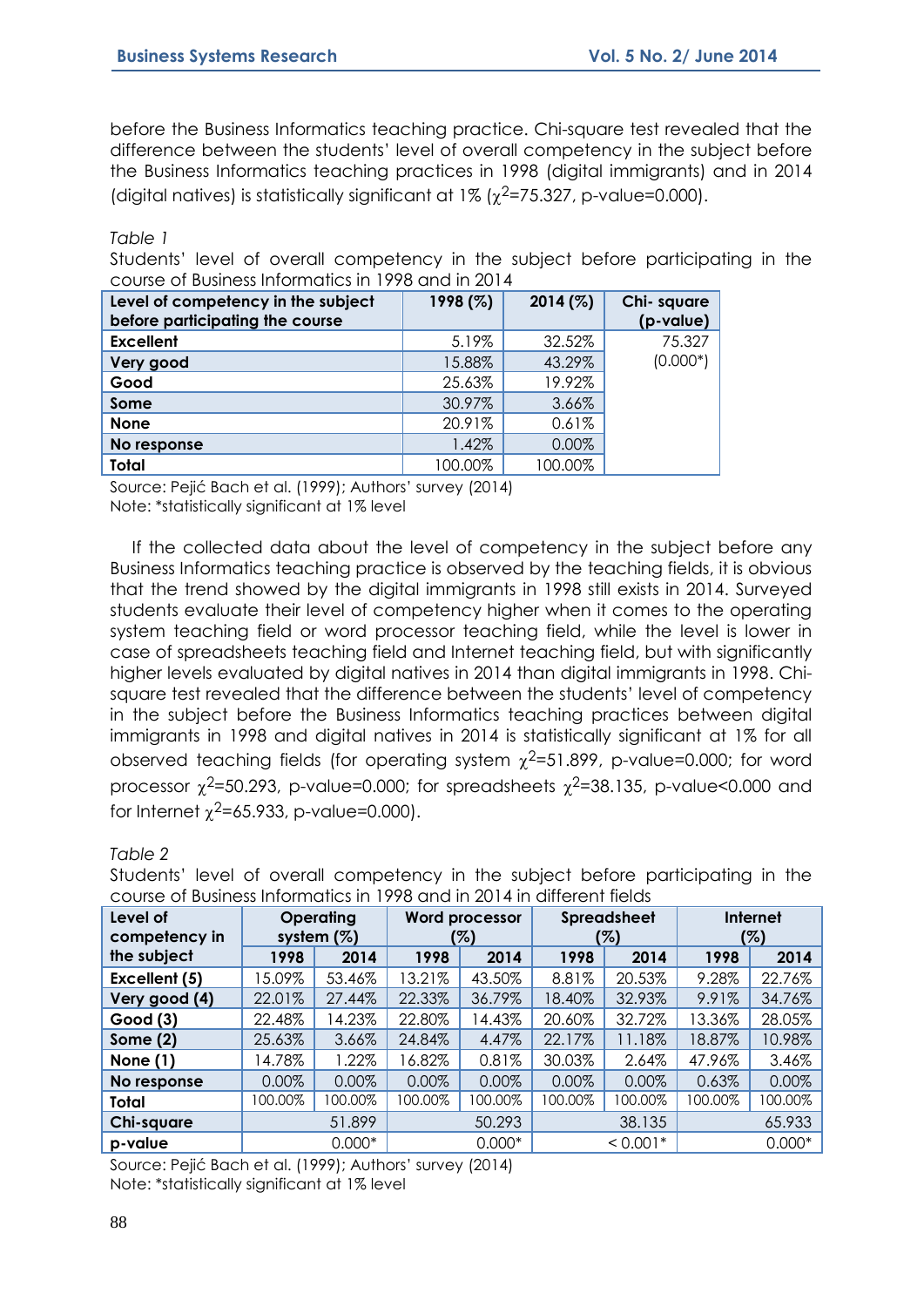Figure 1 shows students' level of competency in the subject before Business Informatics course teaching practice by teaching practice fields. The results presented in table 2 have been calculated into average grades (means) and presented graphically as columns, where the dark blue columns represent the average grades by teaching fields for the digital immigrants in 1998, while the light blue columns represent the average grades for the digital natives in 2014. As it is visible from the figure 1, the biggest difference refers to the Internet section of the Business Informatics teaching practice.

#### *Figure 1*

Students' level of overall competency in the subject before participating in the course of Business Informatics in 1998 and in 2014 in different fields, Average Grade (1-none competency, 5-excellent competency)



Source: Pejić Bach et al. (1999); Authors' survey (2014)

### *Impact of the course to the competency in the field for digital natives*

If the data obtained from the 2014 survey questions about the level of competency in the subject before and after the Business Informatics teaching practice is compared on its average grade (mean) by the teaching fields, it is obvious that there is an increase in the level of knowledge for every field included in teaching practice, as the table 3 shows. Total average grade, with 1 being "None competency" and 5 being "Excellent competency", moves from 3.75 (standard deviation of 0.872) before the Business Informatics teaching practice to 4.42 (standard deviation of 0.782) for the after the teaching practice results. Paired t-test revealed that the difference between the digital natives' level of overall competency in the subject before and after the Business Informatics teaching practices in 2014 is statistically significant at 1% (t=17.264, p-value< 0.001).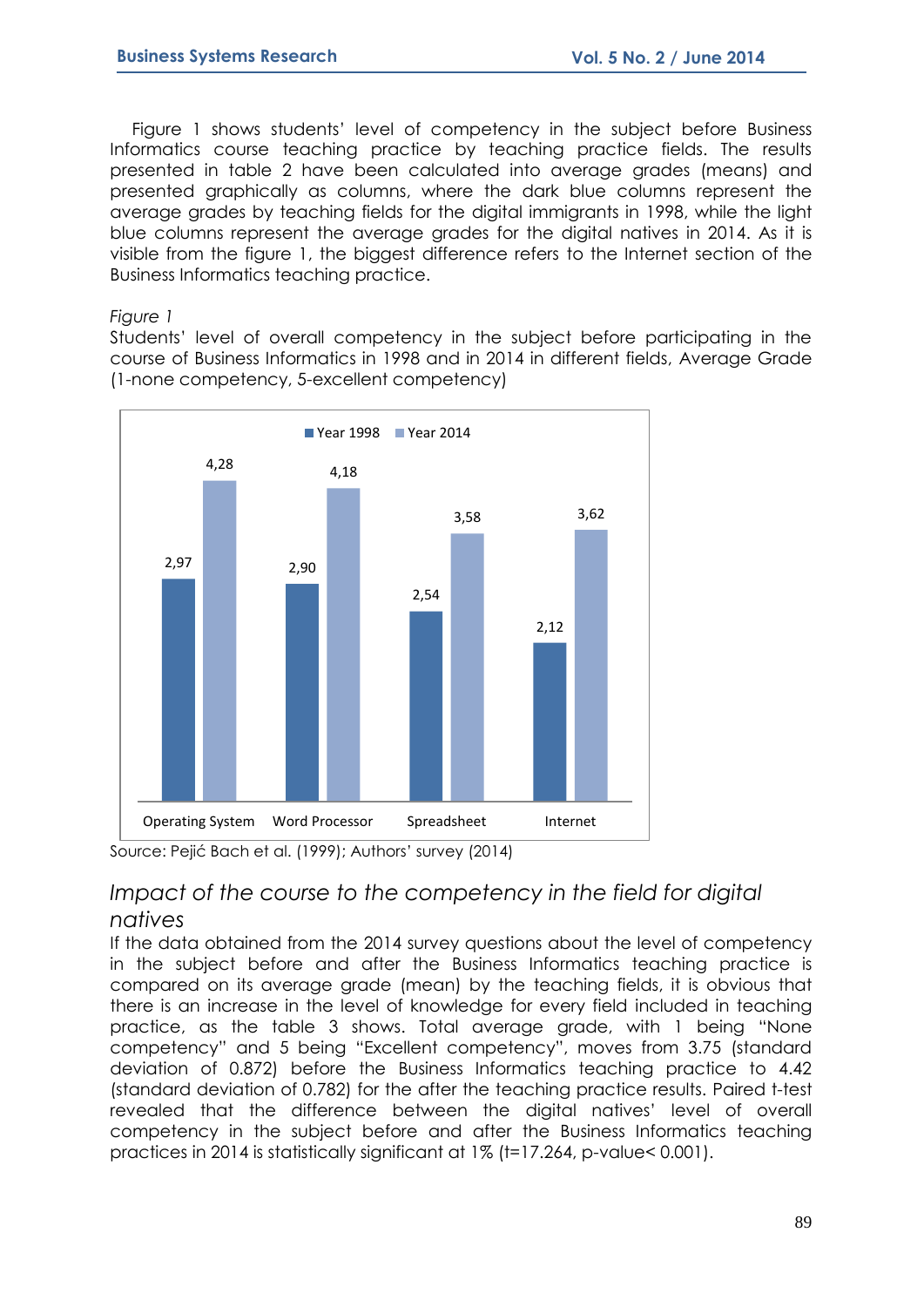#### *Table 3*

Digital natives' level of competency in the subject by teaching fields before and after participating in the course, average grade (2014), (1-none competency, 5 excellent competency)

| <b>Teaching field of Business</b>     | <b>Before practice</b> |          |      | <b>After practice</b> | T-test | P-value    |
|---------------------------------------|------------------------|----------|------|-----------------------|--------|------------|
| <b>Informatics</b>                    | Mean                   | St. dev. | Mean | St.dev.               |        |            |
| <b>Computer fundamentals</b>          | 4.28                   | 0.925    | 4.59 | 0.824                 | 8.220  | $< 0.001*$ |
| <b>Word processing</b>                | 4.18                   | 0.895    | 4.58 | 0.747                 | 10.865 | $< 0.001*$ |
| <b>Public presentations</b>           | 3.99                   | 0.966    | 4.48 | 0.822                 | 12.221 | $< 0.001*$ |
| <b>Spreadsheets</b>                   | 3.58                   | 1.019    | 4.39 | 0.811                 | 18.319 | $< 0.001*$ |
| Internet services in business         | 3.62                   | 1.058    | 4.31 | 0.846                 | 14.432 | $< 0.001*$ |
| Desktop publishing                    | 3.42                   | 1.152    | 4.27 | 0.899                 | 16.196 | $< 0.001*$ |
| <b>Business Web sites</b>             | 3.40                   | 1.165    | 4.32 | 0.887                 | 17.443 | $< 0.001*$ |
| <b>Total average level of overall</b> | 3.75                   | 0.872    | 4.42 | 0.782                 | 17.264 | $< 0.001*$ |
| competency in the subject             |                        |          |      |                       |        |            |

Source: Authors' survey (2014)

Note: Students' self evaluation; \*statistically significant at 1% level

However, if the level of competency in the subject is compared for each surveyed digital native student, the situation is slightly different, as shown in table 4. Majority of the digital natives answered that there's no change in the level of their competency before and after the teaching practice for the computer fundamentals (67.90%), word processing (61.17%) and public presentations (55.10%). For the other teaching fields, there is an increase in the level of competency in the subject, especially for the spreadsheets field with the total 66.38% of the surveyed digital natives evaluated an increase by one, two, three, or four levels in their level of competency in the subject.

#### *Table 4*

Increase of student's level of competency before and after the teaching practices (2014)

| <b>Teaching field of</b><br><b>Business Informatics</b> | <b>No</b><br>change<br>in levels<br>(%) | Increase<br>by 1<br>level $(\%)$ | Increase<br>by <sub>2</sub><br>levels<br>(%) | <b>Increase</b><br>by <sub>3</sub><br>levels<br>(%) | Increase<br>by <sub>4</sub><br>levels<br>(%) | <b>Total</b><br><i>increase</i><br>(%) |
|---------------------------------------------------------|-----------------------------------------|----------------------------------|----------------------------------------------|-----------------------------------------------------|----------------------------------------------|----------------------------------------|
| Computer<br>fundamentals                                | 67.90%                                  | 23.64%                           | 7.81%                                        | 0.22%                                               | 0.43%                                        | 32.10%                                 |
| <b>Word processing</b>                                  | 61.17%                                  | 31.02%                           | 7.81%                                        | 0.65%                                               | 0.43%                                        | 39.91%                                 |
| <b>Public presentations</b>                             | 55.10%                                  | 33.84%                           | 9.98%                                        | 0.87%                                               | 0.43%                                        | 45.12%                                 |
| <b>Spreadsheets</b>                                     | 34.71%                                  | 43.82%                           | 18.22%                                       | 3.69%                                               | 0.65%                                        | 66.38%                                 |
| Internet services in<br><b>business</b>                 | 39.91%                                  | 39.70%                           | 14.97%                                       | 3.04%                                               | 1.30%                                        | 59.00%                                 |
| <b>Desktop publishing</b>                               | 34.71%                                  | 35.14%                           | 21.26%                                       | 4.77%                                               | 2.39%                                        | 63.56%                                 |
| <b>Business Web sites</b>                               | 38.18%                                  | 34.71%                           | 19.31%                                       | 6.72%                                               | 2.82%                                        | 63.56%                                 |

Source: Authors' survey (2014) Note: Students' self evaluation

### *Level of interest for the Business Informatics teaching practice topics*

When asked to evaluate the level of interest for the Business Informatics teaching practice by its teaching fields on a scale from 1 to 5, with 1 being "Not interested"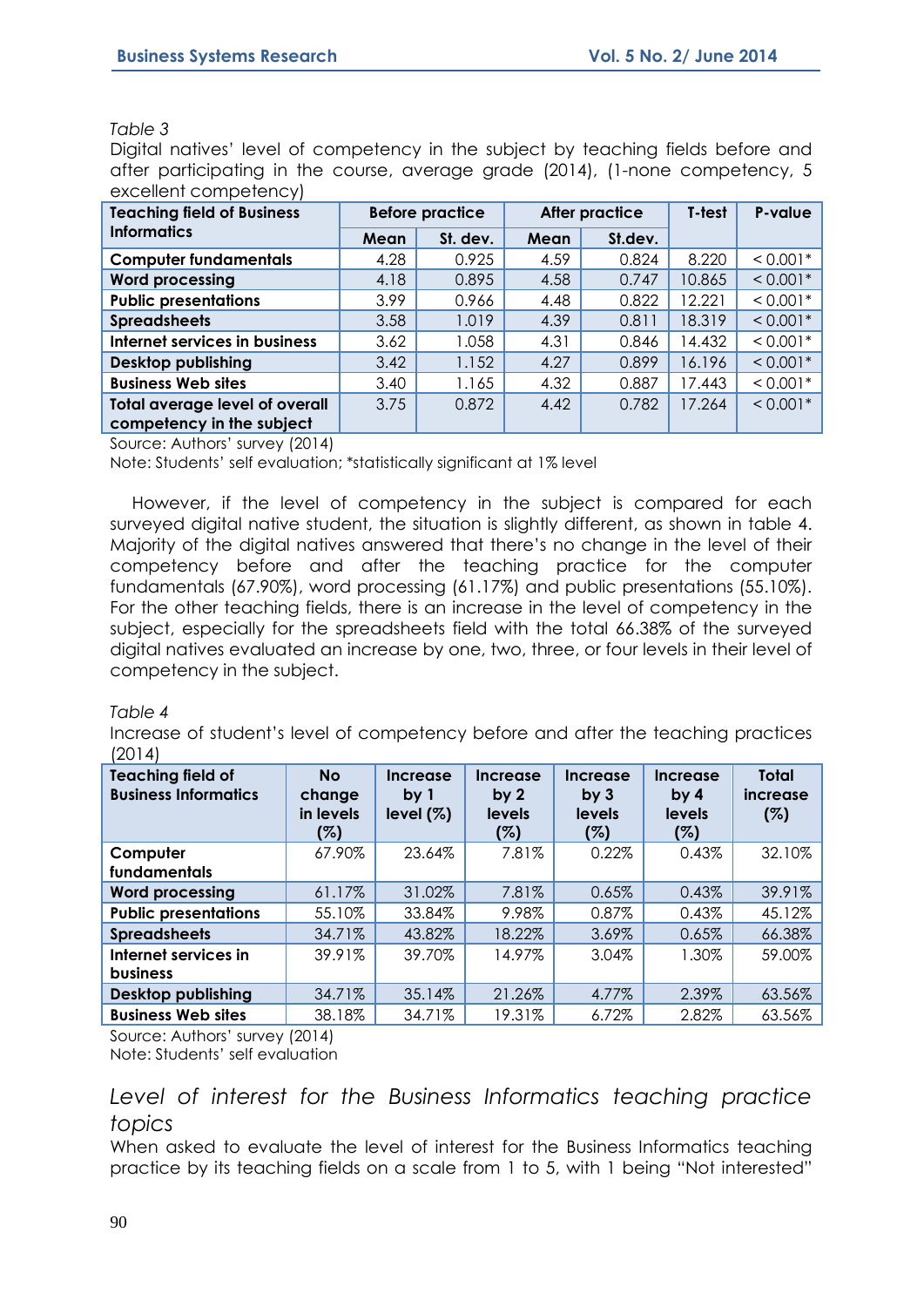and 5 being "Extremely interested", digital natives expressed high level of interest for the Business Informatics teaching practice topics. The results are presented in table 5. It is visible that majority of the surveyed digital native students express their level of interest for the every teaching field as extremely interested or very interested.

| Digital natives' level of interest for the Business Informatics by teaching fields (2014) |            |            |            |             |                  |  |  |  |
|-------------------------------------------------------------------------------------------|------------|------------|------------|-------------|------------------|--|--|--|
| <b>Teaching field of Business</b>                                                         | <b>Not</b> | Slightly   | Somewhat   | <b>Very</b> | <b>Extremely</b> |  |  |  |
| <b>Informatics</b>                                                                        | interested | interested | interested | interested  | interested       |  |  |  |
|                                                                                           | (%)        | (%)        | (%)        | (%)         | $( \% )$         |  |  |  |
| <b>Computer fundamentals</b>                                                              | 3.25%      | 7.52%      | 18.70%     | 33.94%      | 36.59%           |  |  |  |
| <b>Word processing</b>                                                                    | 2.24%      | 6.91%      | 16.87%     | 37.60%      | 36.38%           |  |  |  |
| <b>Public presentations</b>                                                               | $1.83\%$   | $7.32\%$   | 18.70%     | 38.01%      | 34.15%           |  |  |  |
| <b>Spreadsheets</b>                                                                       | $1.83\%$   | 7.32%      | 20.53%     | 36.18%      | 34.15%           |  |  |  |
| Internet services in business                                                             | $1.42\%$   | 5.49%      | 19.31%     | 40.04%      | 33.74%           |  |  |  |
| <b>Desktop publishing</b>                                                                 | 2.64%      | $6.50\%$   | 16.67%     | 37.20%      | 36.99%           |  |  |  |
| <b>Business Web sites</b>                                                                 | $.42\%$    | 5.49%      | 18.50%     | 37.40%      | 37.20%           |  |  |  |

Source: Authors' survey (2014)

Figure 2 presents the digital natives' average level of interest for the Business Informatics teaching fields on a scale from 1 to 5, with 1 being "Not interested" and 5 being "Extremely interested". Presented results show that the average level of digital native students' interest for the teaching practice fields is high in its average total, being 3.98 with standard deviation 0.909. If the collected data is observed field by field, as shown in figure 2, it is visible that the average level of interest for the Business Informatics teaching practice topics is high for every teaching field, and just slightly differs from field to field.

#### *Figure 2*

*Table 5*

Digital natives' level of interest for the Business Informatics by teaching fields (2014), Average Grade (1-not interested, 5-extremely interested)



Source: Authors' survey (2014)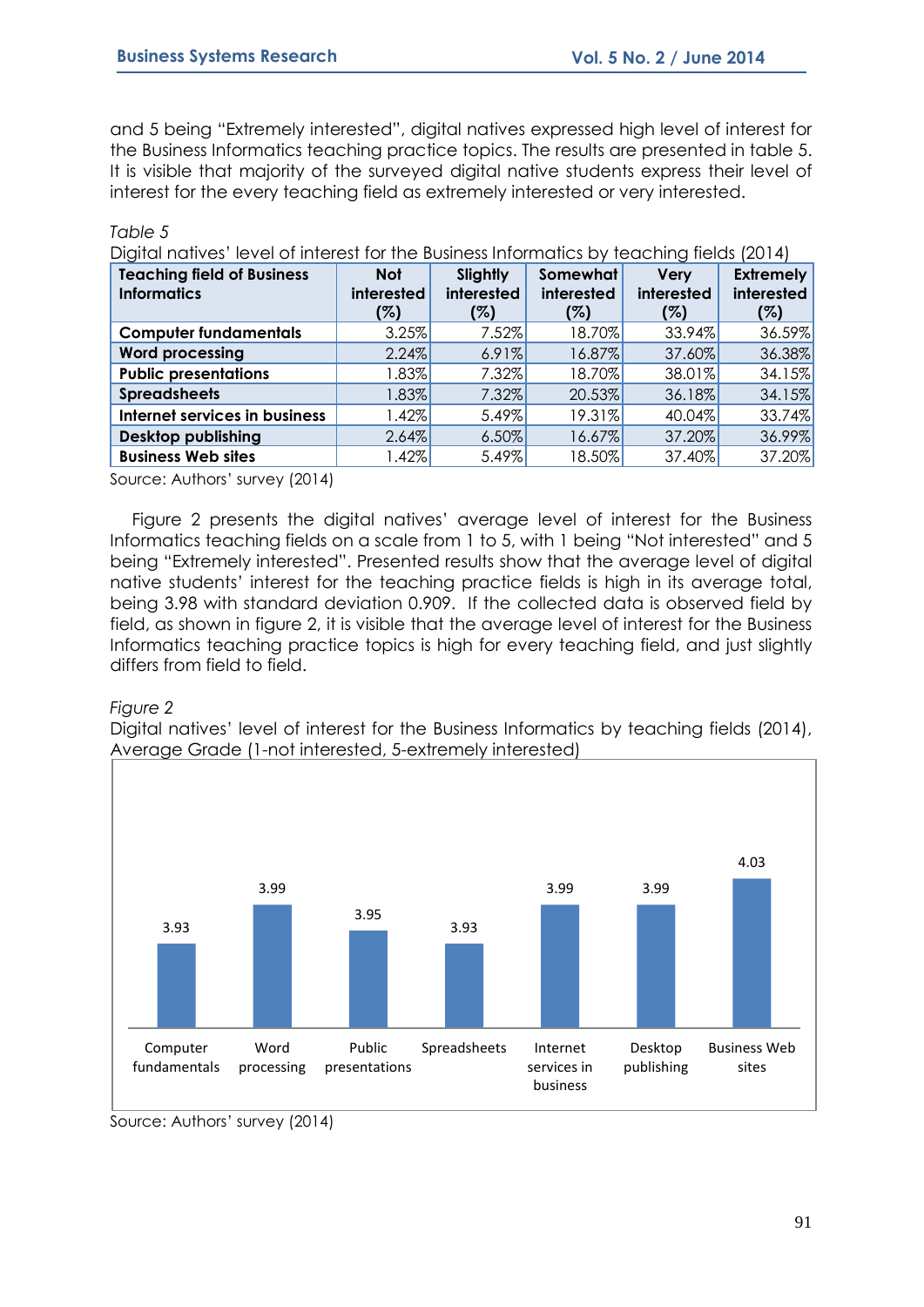### *Utility of Business Informatics for digital natives*

In the 2014 research, digital natives were asked to rate the utility of the Business Informatics teaching practice by its fields on a scale from 1 to 5, with 1 being "None utility" and 5 being "Very high utility". The results are presented in table 6. As it is visible from the table 6, majority of the surveyed digital natives (above 50%) think that Business Informatics teaching practice has very high utility of all teaching fields.

| <b>Teaching field of Business</b><br><b>Informatics</b> | <b>None</b><br>utility<br>(%) | Low<br>utility<br>(%) | <b>Moderate</b><br>utility $(%)$ | High<br>utility<br>(%) | Very high<br>utility (%) |
|---------------------------------------------------------|-------------------------------|-----------------------|----------------------------------|------------------------|--------------------------|
| <b>Computer fundamentals</b>                            | 2.64%                         | 2.44%                 | 10.37%                           | 26.22%                 | 58.33%                   |
| <b>Word processing</b>                                  | 1.63%                         | 3.46%                 | 8.54%                            | 27.03%                 | 59.35%                   |
| <b>Public presentations</b>                             | 2.24%                         | 2.64%                 | 10.16%                           | 25.81%                 | 59.15%                   |
| <b>Spreadsheets</b>                                     | 1.02%                         | 2.24%                 | 9.35%                            | 28.05%                 | 59.35%                   |
| Internet services in business                           | 1.42%                         | 2.64%                 | 12.60%                           | 27.85%                 | 55.49%                   |
| Desktop publishing                                      | 1.63%                         | 3.46%                 | 11.18%                           | 31.30%                 | 52.44%                   |
| <b>Business Web sites</b>                               | 1.63%                         | 3.05%                 | 10.77%                           | 30.28%                 | 54.27%                   |

Digital natives' rating of Business Informatics utility by teaching fields (2014)

Source: Authors' survey (2014)

Figure 3 presents average grade of Business Informatics teaching practice utility by its teaching fields on a scale from 1 to 5, with 1 being "None utility" and 5 being "Very high utility". In its total average grade, digital native students' perception of Business Informatics teaching practice fields utility is high, being 4.37 with standard deviation 0.833. Similarly to the case of the surveyed digital natives' level of interest for the Business Informatics course teaching fields (see figure 2), average utility grades by Business Informatics teaching fields are very close, with almost negligible differences between them.

#### *Figure 3*

*Table 6* 

Digital natives' rating of Business Informatics utility by teaching fields (2014), Average grade, (1-none utility, 5-very high utility)



Source: Authors' survey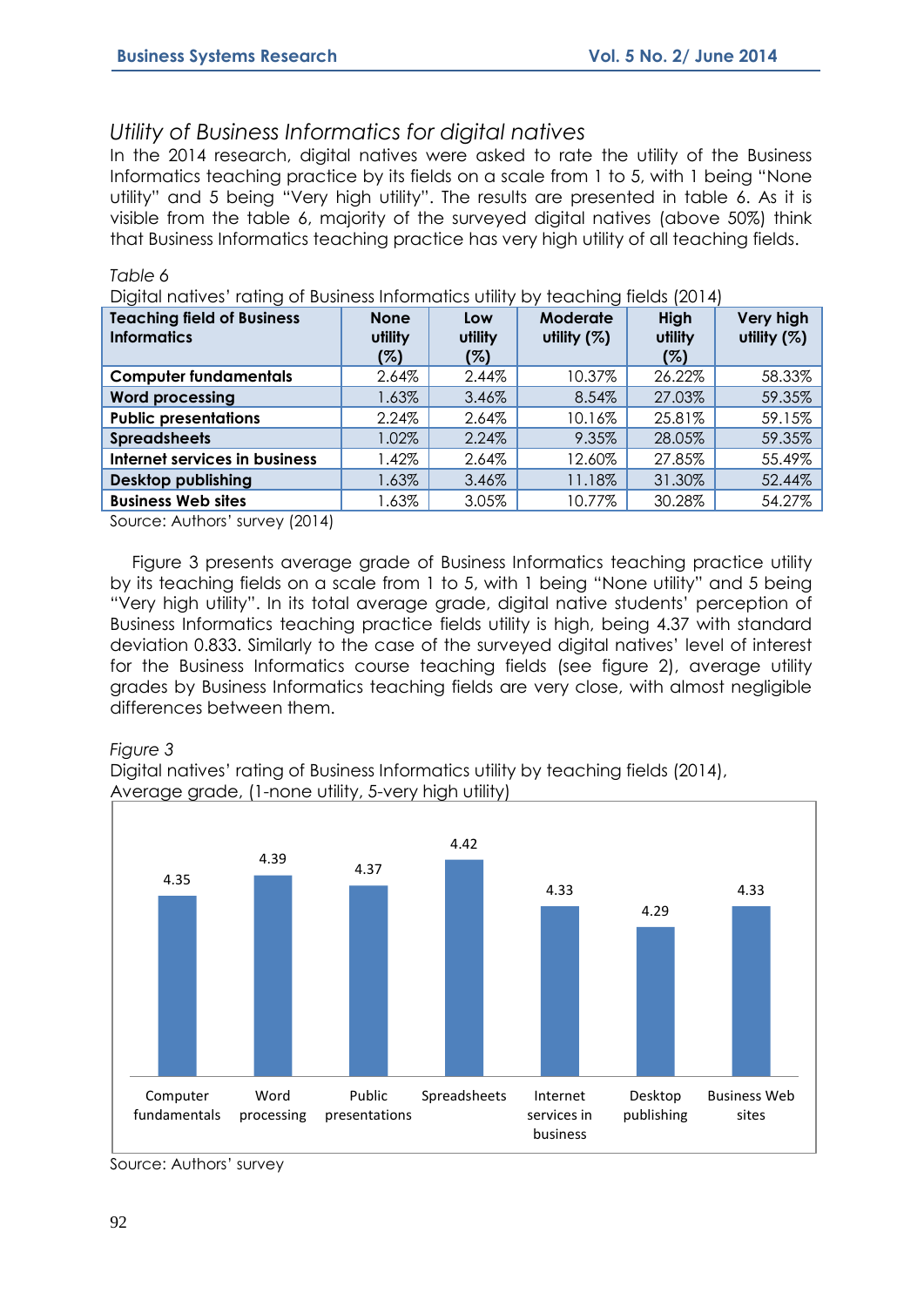### **Discussion**

The results of the 1998 digital immigrants and 2014 digital natives research given in the previous part of the paper gave the answers to the research questions formed in the introduction.

First research question was concerned about the existence of significant differences in level of competency in the subject of Business Informatics before the teaching practices in 1998 and 2014 research results. As the results were presented, it has been shown that digital natives nowadays evaluate their ICT skills much higher than digital immigrants before. Furthermore, the chi-square test revealed these differences to be significant. This finding confirms the existence of digital natives generation, as a generation who speaks digital language more fluently and naturally than digital immigrants generation. The presented results also showed that the biggest shift between digital immigrants and digital natives in self-evaluation of their pre-course knowledge has been made in the Internet section of the Business Informatics teaching practice. This finding is not strange since the surveyed digital natives were born in 1994 or 1995 so they are the second generation of digital natives, who has been created with the rise of the Web 2.0 (Helsper & Eynon, 2010). Similar to this papers' findings, in the 2008 research Jones et al. (2008) report that over 80% of surveyed UK university students have ICT confidence and skills.

In the second research question, the question was if there are significant differences in level of competences in the subject before and after the Business Informatics teaching practice to digital natives. The results showed that there has been a significant increase in the level of competency in the subject of the surveyed digital natives after the Business Informatics teaching practice. These findings could be compared to the Australian study which showed similar results in form of an increased level of digital natives' self-evaluated knowledge before and after the Informatics course with a shift in a mean value from 6.2 (pre-course) to 8.0 (postcourse) out of the maximum mean value 10 (Ng, 2012).

The third research question was oriented towards the digital natives' level of interest for the Business Informatics course topics. The results revealed that surveyed digital natives have positive attitudes towards Business Informatics teaching practice fields and show high level of interest for them. This finding may explain the increase in the digital natives' level of competency in the subject after the Business Informatics teaching practice from the second research question, having in mind that digital natives, according to Prensky (2010), focus only on technology and topics that interests them and want to learn to use modern tools they can use in every-day life.

Finally, the fourth research question covered the issue of digital natives' utility perception of the Business Informatics teaching practices. The results showed high level of Business Informatics course utility perception by digital natives. This finding can be additionally supported by the already mentioned increase in the level of competency in the subject of Business Informatics revealed by the second research question. Although digital natives were born surrounded by technology, in many cases they still don't know how to use it in a business appropriate way and need to be taught to do so (Thompson, 2013). This could be because of the fact that they mostly use technology for social purposes and entertainment (Oliver & Goerke, 2007; Selwyn, 2009).

Based on the research question answers, some practical recommendations could be given. Since the level of self-evaluation pre-course skills is high, Business Informatics teaching practice exercises should be revised and potentially adapted to suit the level of students' pre-course knowledge and the level of ICT competency. In order to keep the high level of interest for the Business Informatics course topics, it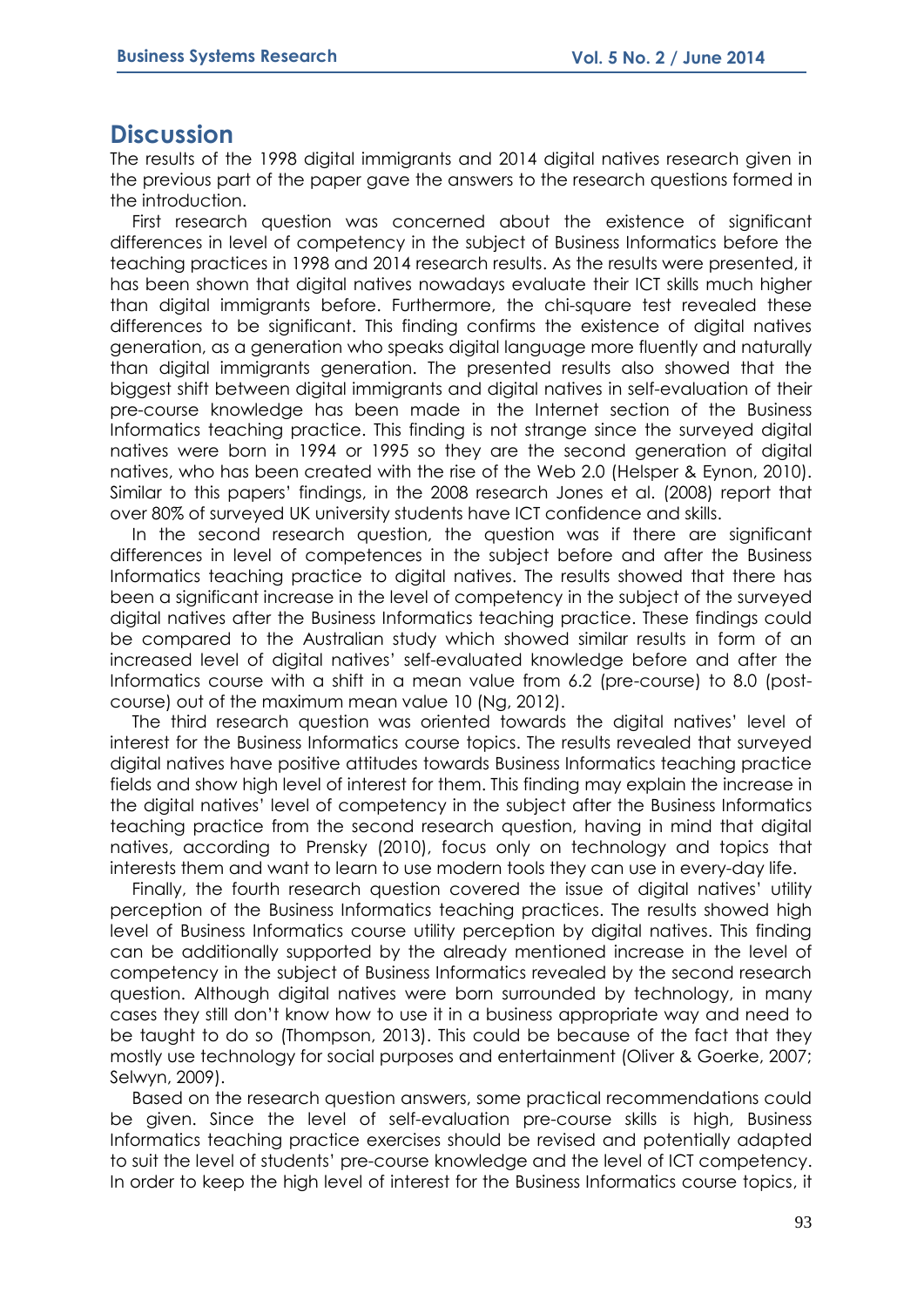is highly important to keep track of trends and technology development and to offer students fresh ideas and every-day life examples. In that sense, using ICT case studies in the Business Informatics teaching practice is recommended. Also, students want to learn skills that are real and applicable right after they learn it, not "someday" (Prensky, 2010) so it is important that students can see the purpose and utility of the Business Informatics teaching practice exercises and the presented knowledge at all times.

# **Conclusion**

To sum it up, the presented results showed that there has been a shift in the level of competency in the subject before Business Informatics teaching practice between two observed samples, representing digital immigrants and digital natives. The paper also showed that although nowadays we are teaching digital natives, majority of them gives the Business Informatics course teaching practice high utility grade and show high level of interest in ICT topics as they achieve an increase in their ICT skills after the Business Informatics course.

This paper has presented systematic approach to the Business Informatics course quality improvement at the Faculty of Economics and Business, University of Zagreb, Croatia. Also, the paper has given useful students' attitude research results in the form of understanding the needs and perception of digital natives, including practical recommendations and has given an indication for further research topics. However, a limitation of this research is in its timing. In other words, surveyed students were supposed to self evaluate their level of competences before and after the teaching practice, although the survey took place at the end of the semester. Having that in mind, future research will include two stages, both of them based on students' self evaluation of the level of competencies and their expectations, perceptions and attitudes towards Informatics course. First stage will consist of a precourse survey while the second one will consist of the post-course survey. That way the collected data may be more credible in terms of the students' self-evaluation, since the students will have to self-evaluate their level of competency before they actually participate in any teaching practices or lectures, at the very beginning of the semester, and then do it again at the very end of the semester, after they go through provided curriculum.

To conclude, this paper supports the existence of the digital natives generation as a generation of students who were born surrounded by technology and are fluent in the digital language. However, the findings of this paper does not support Prensky's claim that digital natives need radical change of the educational system (Prensky, 2001; Prensky, 2010). As the research questions revealed, digital natives show an increase in their level of ICT skills after the Business Informatics course which they enrolled by the "old-fashioned" educational laws. Also, they perceive the utility of this kind of Business Informatics teaching practice and show high level of interest for its topics. By taking these findings into account, a need for radical change of the educational system cannot be confirmed at this time.

# **References**

- 1. Bosilj Vukšić, V., Pejić Bach, M. (2009), "Poslovna informatika", Zagreb: Element.
- 2. Bosilj Vukšić, V., Pejić Bach, M., & Ćurko, K. (1999) "Obstacles in Teaching Informatics: The Case Study of Faculty of Economics-Zagreb", International Conference on Information and Intelligent Systems' 99. Available at CD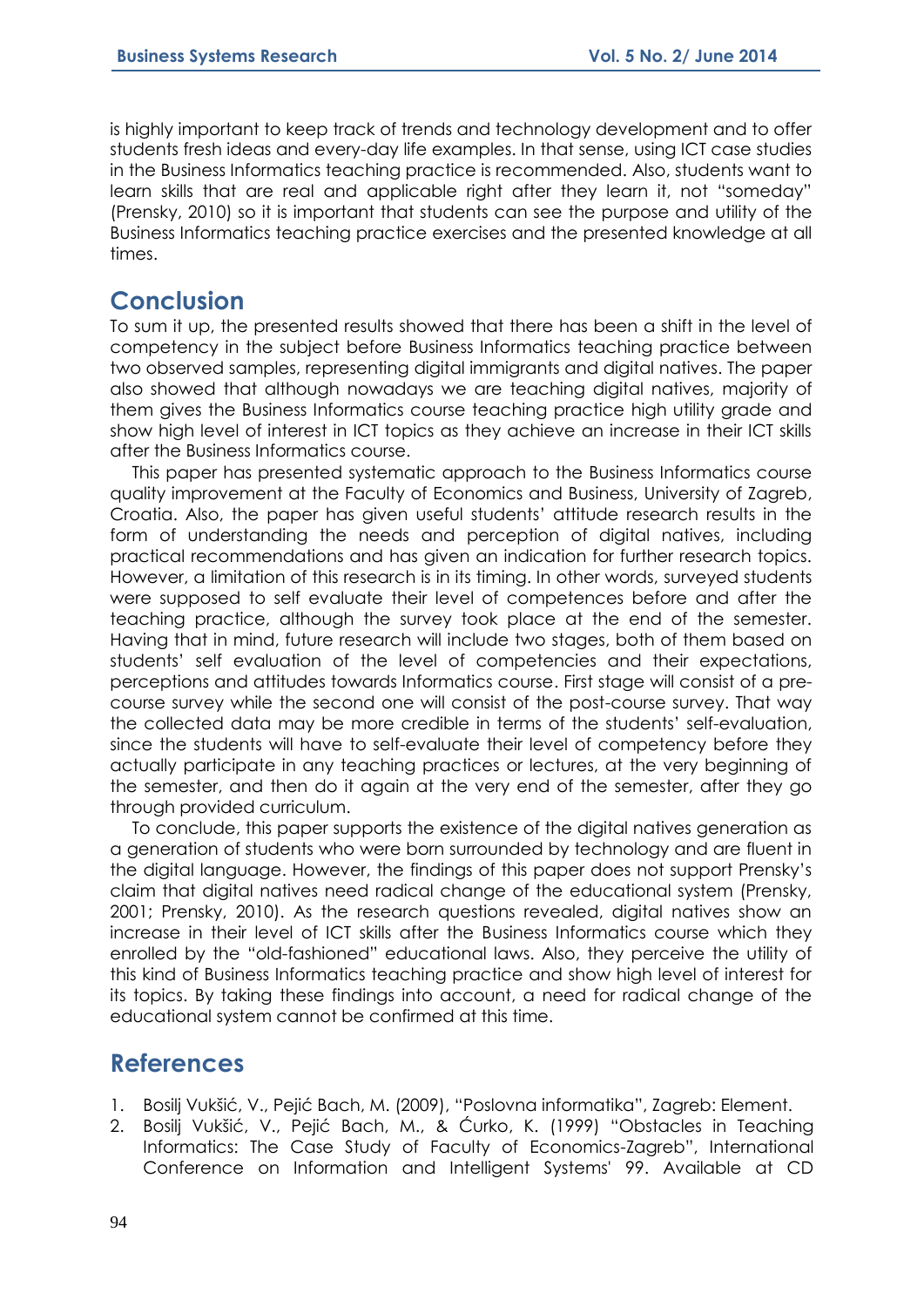Proceedings.

- 3. Boukacem-Zeghmouri, C., Schöpfel, J. (2013), "Beyond the Google generation: towards community-specific usage patterns of scientific information", Baker, D., Evans, W., Trends, Discovery, and People in the Digital Age, Chandos Publishing, Oxford, pp. 137-151.
- 4. Gunter, B., Rowlands, I., Nicholas, D. (2009) "Google Generation': what is the evidence?", Chandos Information Professional Series, Gunter, B., Rowlands, I., Nicholas, D., Chandos Publishing, Oxford, pp. 65-92.
- 5. Guo, R. X., Dobson, T., Petrina, S. (2008), "Digital natives, digital immigrants: an analysis of age and ICT competency in teacher education", Journal of Educational Computing Research, Vol. 38 No.3, pp. 235–254.
- 6. Helsper, E., Eynon, R. (2010), "Digital natives: where is the evidence?", British Educational Research Journal, Vol. 36 No. 3, pp. 503-520.
- 7. Joiner, R., Gavin, J., Brosnan, M., Cromby, J., Gregory, H., Guiller, J., Maras, P., Moon, A. (2013), "Comparing first and second generation digital natives' Internet use, Internet anxiety, and Internet identification", Cyberpsychology, Behavior, and Social Networking, Vol. 16 No. 7, pp. 549-552.
- 8. Jones, C., Ramanau, R., Cross, S., Healing, G. (2010), "Net generation or Digital Natives: Is there a distinct new generation entering university?", Computers & Education, Vol. 54 No. 3, pp. 722-732.
- 9. Kardum, G., Knežević, B., Pejić-Bach, M., & Spremić, M. (2000), "Informatički alati u poslovanju", Zagreb: mikrorad.
- 10. Knežević, B., Pejić-Bach, M., Spremić, M., Vlahović, N., & Jaković, B. (2006), "Priručnik za vježbe iz informatike 2006./2007", Zagreb: Zagreb: mikrorad.
- 11. Margaryan, A., Littlejohn, A., Vojt, G. (2011), "Are digital natives a myth or reality? University students' use of digital technologies", Computers & Education, Vol. 56 No. 2, pp. 429-440.
- 12. Ng, W. (2012), "Can we teach digital natives digital literacy?", Computers & Education, Vol. 59 No. 3, pp. 1065-1078.
- 13. Oliver, B., Goerke, V. (2007), "Australian undergraduates' use and ownership of emerging technologies: Implications and opportunities for creating engaging learning experiences for the Net Generation", Australasian Journal of Educational Technology, Vol. 23 No. 2, pp. 171-186.
- 14. Palfrey, J., Gasser, U. (2008), "Born digital: Understanding the first generation of digital natives", New York, Basic Books.
- 15. Pejić Bach, M., Bosilj Vukšić, V., Ćurko, K. (1999), "Organisation and improvement of teaching practice in informatics", Journal of Information and Organizational Sciences, Vol. 23 No. 1, pp. 23-36.
- 16. Pejić-Bach, M., Spremić, M., & Vlahović, N. (2004), "Priručnik za vježbe iz informatike 2004/2005", Zagreb: mikrorad.
- 17. Prensky, M. (2001), "Digital Natives, Digital Immigrants", On the Horizon, MCB University Press, Vol. 9 No. 5, pp. 1-6.
- 18. Prensky, M. (2010), "Teaching digital natives: Partnering for real learning", London, Corwin.
- 19. Rosen, LD. (2010), "Rewired understanding the i-Generation and the way they learn", New York, Palgrave Macmillian.
- 20. Rowlands, I., Nicholas, D., Williams, P., Huntington, P., Fieldhouse, M., Gunter, B., Withey, R., Jamali, H.R., Dobrowolski, T., Tenopir, C. (2008), "The Google generation: the information behaviour of the researcher of the future", Aslib Proceedings, Vol. 60 No. 4, pp. 290–310.
- 21. Rushkoff, D. (2006), "Screenagers: Lessons in Chaos from Digital Kids",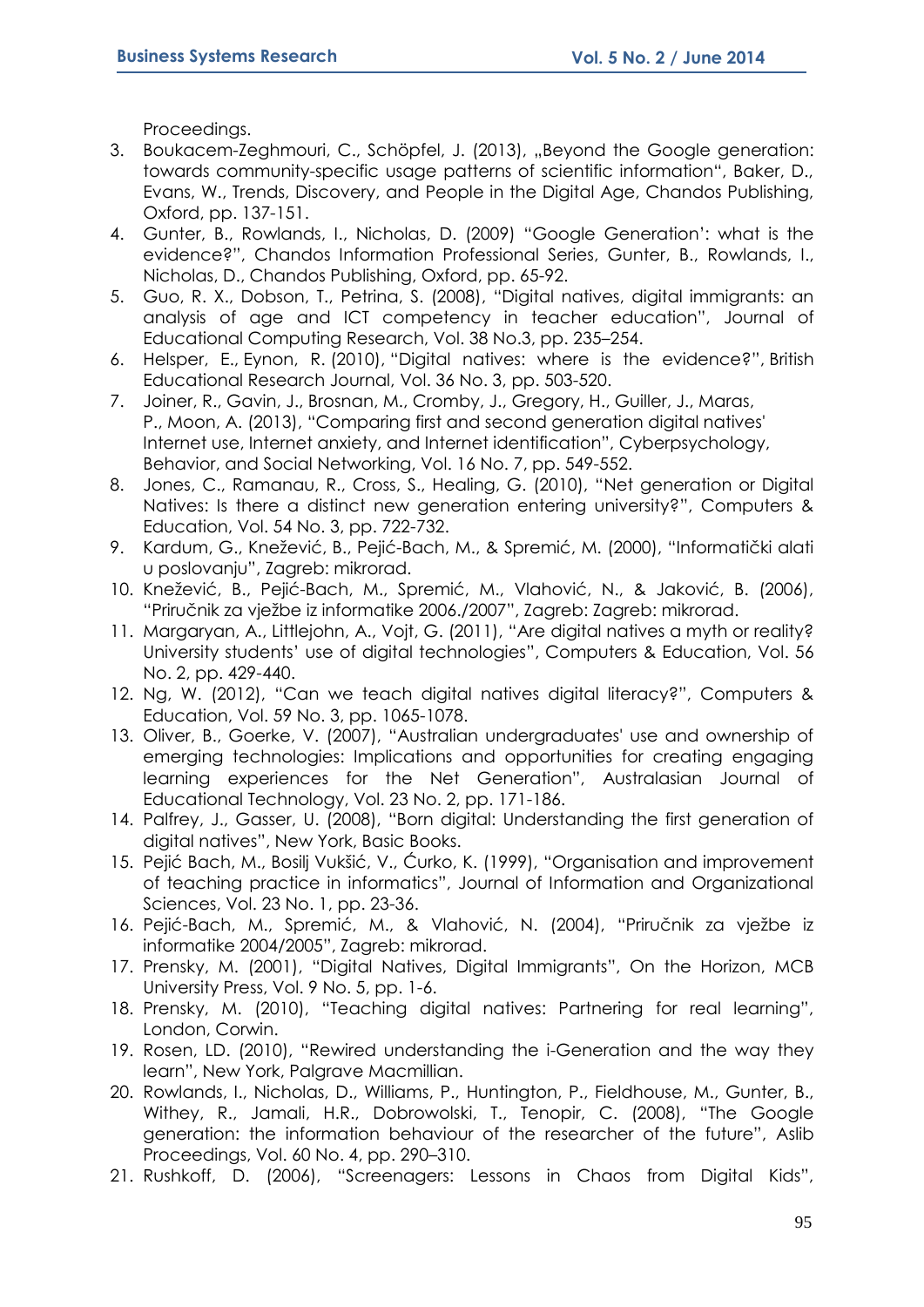Incorporated, Hampton Press.

- 22. Salajan, F.D., Schönwetter, D.J., Cleghorn, B.M. (2010), "Student and faculty intergenerational digital divide: Fact or fiction?", Computers & Education, Vol. 55 No. 3, pp. 1393-1403.
- 23. Selwyn, N. (2009), "The digital native myth and reality", Aslib Proceedings: New Information Perspectives, Vol. 61 No. 4, pp. 364-379.
- 24. Tapscott, D. (2008), "Grown up digital: How the Net generation is changing your world", New York, McGraw-Hill.
- 25. Thompson, P. (2013), "The digital natives as learners: Technology use patterns and approaches to learning", Computers & Education, Vol. 65, pp. 12-33.
- 26. Veen, W. (2003), "A new force for change: Homo Zappiens", The Learning Citizen, No. 7, pp. 5-7.
- 27. Veen, W., Vrakking, B. (2006), "Homo Zappiens: Growing up in a digital age", London, Network Continuum Education.
- 28. Waycott, J., Bennett, S., Kennedy, G., Dalgarno, B., Gray, K. (2010), "Digital divides? Student and staff perceptions of information and communication technologies", Computers & Education, Vol. 54 No. 4, pp. 1202-1211.
- 29. Yoon, S.Y., Lee, J., Lee, C.H. (2013), "Interacting with Screenagers in Classrooms", Procedia - Social and Behavioral Sciences, Vol. 103, pp. 534-541.

# **About the author**

Dalia Suša graduated Managerial Informatics from the Faculty of Economics and Business in Zagreb, Croatia with diploma thesis Unified communications, which was awarded the Dean's Award for Excellence. She was employed as a teaching and research assistant at the Department of Informatics at the Faculty of Economics and Business, University of Zagreb. Her main research interests are unified communications, business process management, Web services, Web 2.0 technologies and e-learning. Author can be contacted at **susa.dalia@gmail.com**